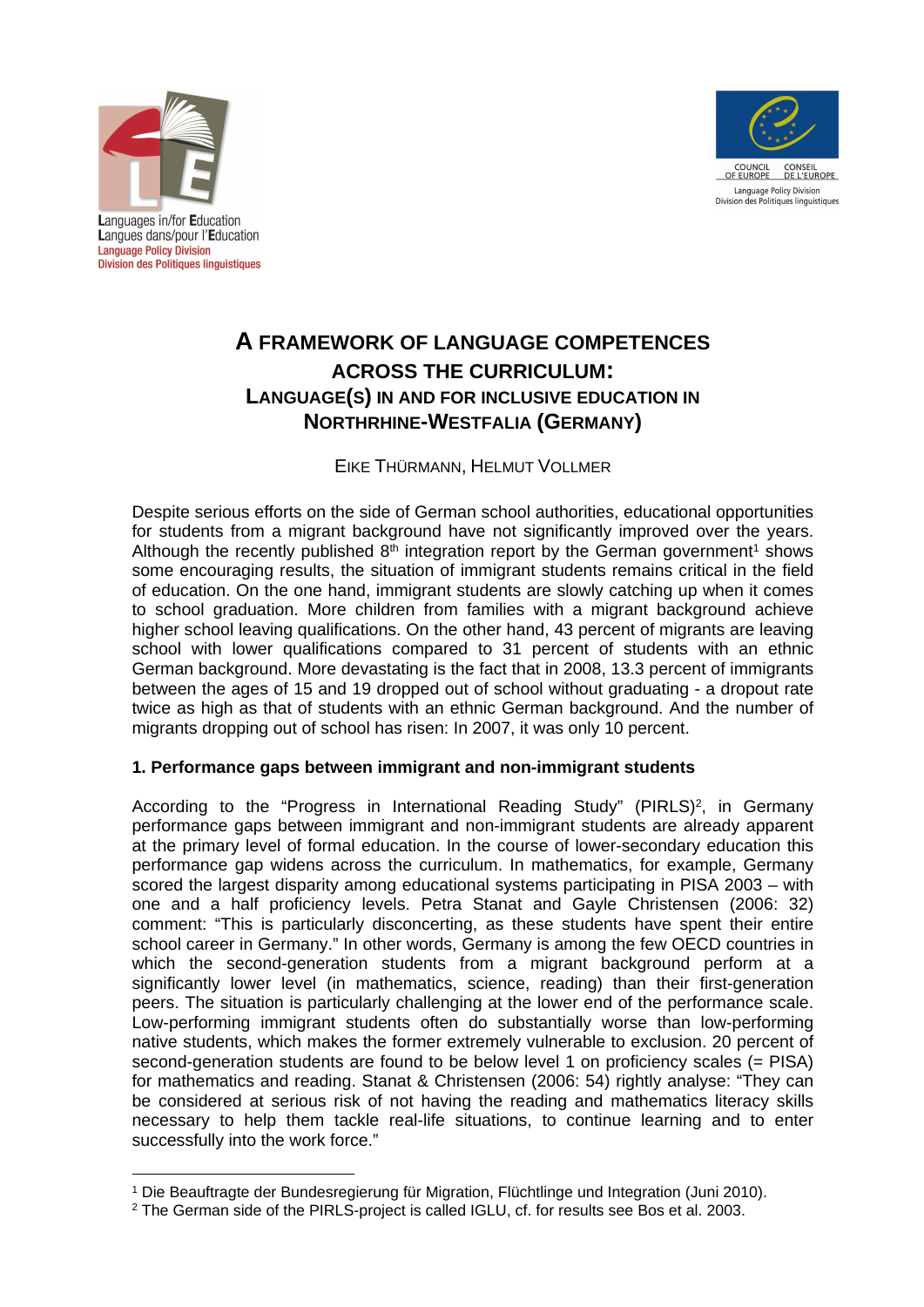Compared to the situation in other countries, there are certain characteristic organisational as well as socio-cultural features of the German education system which might explain why disparities in academic performance are so pronounced:

- There is evidence that it is more difficult to close performance gaps in tracked systems. Other countries with large gaps between immigrant and non-immigrant students also have tracked systems.
- Institutional factors (grade retention, tracking decisions) and community effects (settlement patterns, (self-) segregation) have a significant impact on migrant students<sup>'</sup> school career.
- The family´s socio-economic and educational status, and above all their academic orientation (reading and writing in their home language and culture) seem to be most relevant background factors for school success. In Germany, parents of immigrant students have generally completed five (!) fewer years of schooling than parents of native students and they range at the lower end of the SES-scale. Thus, their "children are likely to face a double disadvantage in education related to their own immigrant status and to the educational and / or financial handicap of their parents. These two disadvantages are often closely intertwined as many migrant groups experience higher levels of poverty than the mainstream native groups" (Nusche 2009: 7).
- Immigrant students who do not speak the language of instruction at home tend to be performing at lower levels. Even after accounting for parents' educational and occupational status, the performance gap associated with the language spoken at home remains significant. In Germany, a comparatively high proportion of immigrant students speak a language other than the dominant language of schooling within their families.
- Despite serious efforts in a few of the 16 German *Lander*, the educational system has not adapted to new demographic patterns in such a way that bi-/multilingual background competences of students from a migrant background are valued as an asset and that they are systematically supported by adequate provisions.

The conclusions which can be drawn for the German educational system from the OECD´s comparative review of the PISA 2003 results are quite clear:

*Countries where there are either relatively small performance differences between immigrant and native students or the performance gaps for secondgeneration students are significantly reduced compared to those observed for first-generation students tend to have well-established language support programmes with relatively clearly defined goals and standards.* (Stanat/Christensen 2006: 3)

The OECD´s advice for countries with a strong relationship between the language students speak at home and their performance in mathematics and/or other subject areas like science and reading, is to consider strengthening targeted language support. This urgent demand for targeted language support is confirmed by the Council of Europe´s (CoE) large international project "Languages in Education – Languages for Education".<sup>3</sup> However, the CoE`s perspective is not limited to language support in the migrant students´ L2 as the dominant language of schooling. Instead the CoE´s attention is focused on both - the plurilingual competences of students from a migrant background and the specific language register normally used in formal education. There is strong

<sup>3</sup> Cf. the Council of Europe's project website (2009).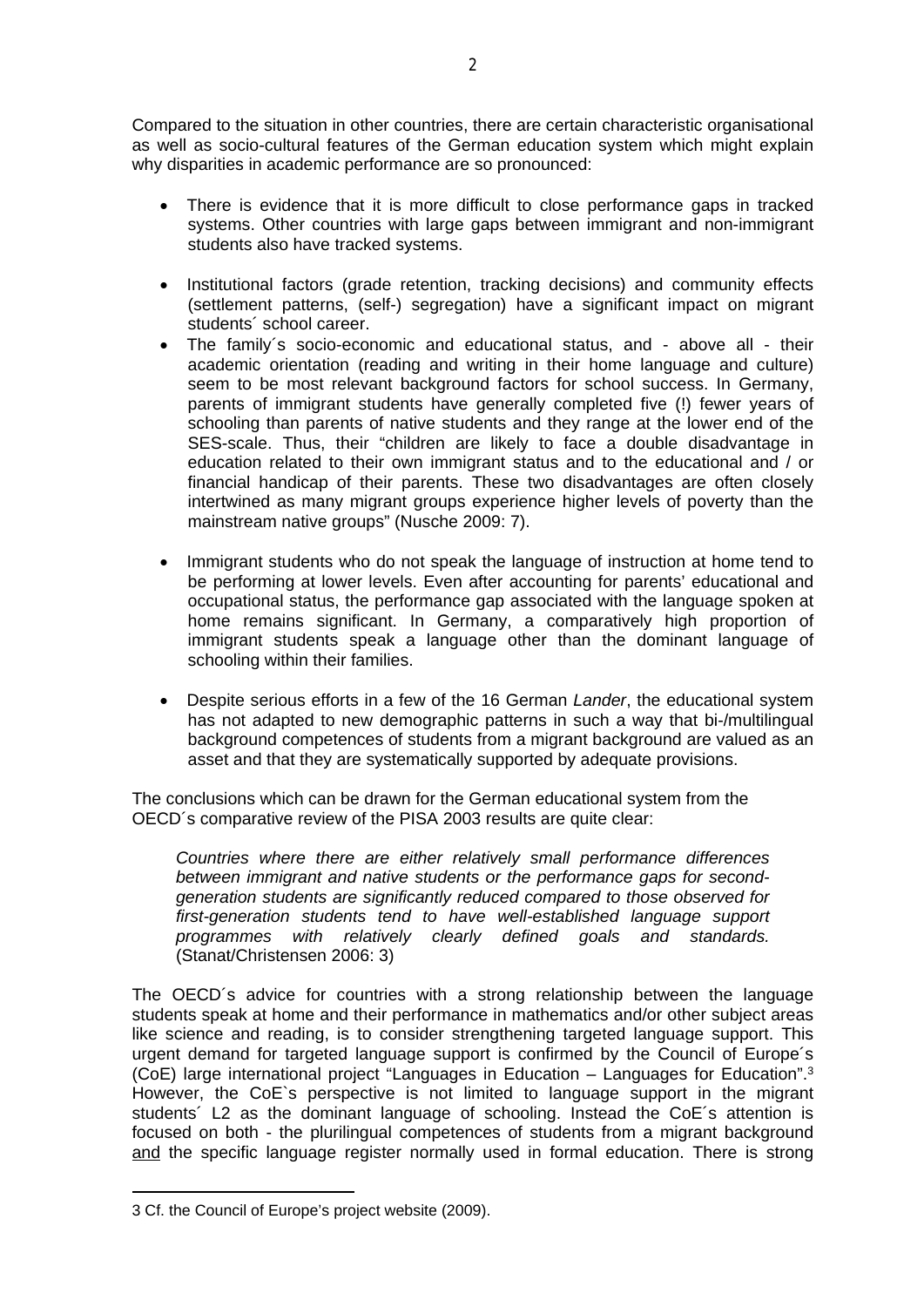evidence that targeting support at the specifics of this register in language education across the curriculum (i.e. in all language subjects including L1 as home or heritage languages **and also** in so-called non-language subjects) will lead to a considerable enhancement of academic achievement. A number of suggestions how to reach this goal have been made within the sub-project of the CoE entitled "Linguistic and educational integration of children and adolescents from migrant backgrounds" (2010), especially in Thürmann, Vollmer & Pieper (2010).

Until recently, German school authorities allocated additional resources to schools for the support of migrant students predominantly according to demographic data. The number/proportion of immigrant students was the crucial criterion for assigning additional teaching staff. Besides special programmes in L2 for newly arrived students, these resources were spent in an across-the-board fashion and mainly used for reducing the size of mainstream classes. This rather expensive approach may have made it easier for teachers to shoulder the burden of teaching, but – as can be safely said – it did **not** prove to be very effective for the advancement of underachieving students, since it did not take into account individual language biographies and individual needs for support in the language(s) of education.

## **2. Recent projects in Northrhine-Westfalia: Supporting the language(s) of schooling**

Northrhine-Westalia, the largest oft the 16 German *Lander* (with 18 Mio. inhabitants and approximately one third of 5 year-olds from immigrant backgrounds), has initiated a number of projects which acknowledge the crucial function of the school language(s) for academic achievement and which take advantage of the preliminary results of the Council of Europe´s international project "Languages in Education, Languages for Education". In particular, the following projects should be mentioned:

- a) **Large-scale screening of L2-competences at the pre-school level:**<sup>4</sup> In order to ensure that all children have acquired sufficient language competencies to follow mainstream classes taught in German, large-scale screening has been introduced for children at the age of four. Since 2007 almost 200.000 children have gone through stage one of the test every year. Those children whose scores do not clearly indicate age-adequate development in the dominant language of education go through stage two which assesses more deeply the need for individual language support.
- b) **Mandatory language support courses at pre-school level:** On the basis of stage two of the assessment procedure under a), children with retarded language development in German as L2 have to attend special language courses at kindergarten level. State authorities pay  $\epsilon$  340 per capita for these courses, so families do not have to carry the extra financial burden.
- c) **Plurilingual competencies and native language tuition:** Northrhine-Westfalia continues to offer additional language maintenance courses on the level of primary and lower secondary education in order to expand immigrant students´ individual plurilingual profiles. Approximately 800 native heritage language teachers are employed by Northrhine-Westfalian school authorities to teach these courses in more than 15 different languages on the basis of a curriculum framework which coordinates L1-teaching and -learning with mainstream education in L2 and with the German as a subject. Additionally, L1-courses (Turkish, Russian) have been upgraded and integrated into the mainstream curriculum as equivalents for a mandatory or optional foreign language course. This option is also offered to students of the lower ability range (= in the German *Hauptschule*).

<sup>&</sup>lt;sup>4</sup> Technische Universität Dortmund (2007): Delfin<sup>4</sup>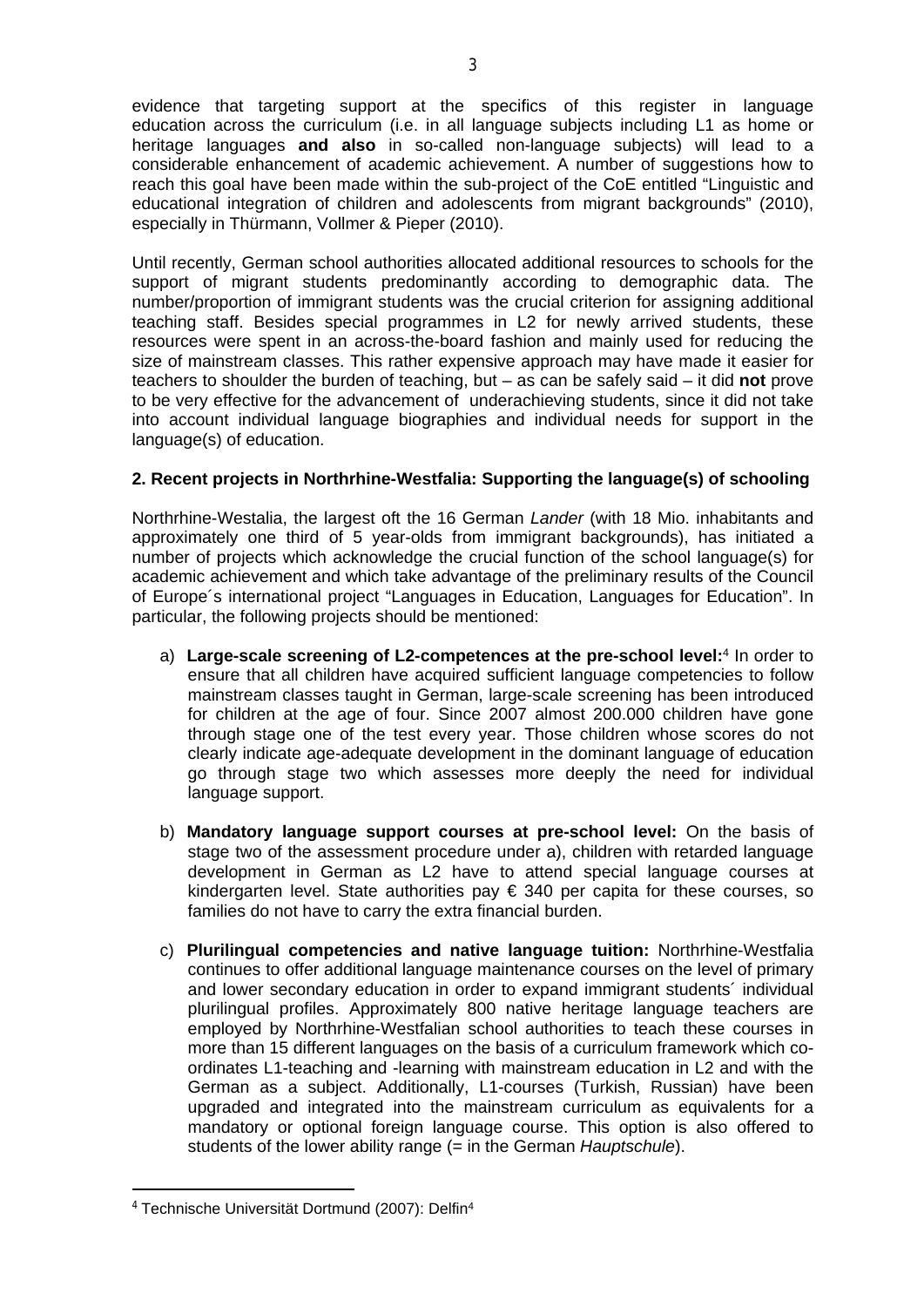d) **Initial teacher training:** Recently, Northrhine-Westfalia has reformed initial teacher training programmes according to the standards of the Bologna process. This reform also implies the requirement that **all** teachers – including the so-called non-language specialists – have to successfully complete a mandatory training module which focuses on individual learning needs of immigrant students in the dominant language of schooling. Thus, future teachers of subjects like mathematics, history, chemistry etc. will become more aware of the challenges and chances of plurilingualism, they will know basic strategies to support the acquisition of a second language through non-language subjects as well as understand the necessity of subject-specific scaffolds for classroom communication and cognition.

These highly desirable and indispensable programmes for inclusive education may already be considered a conceptually sound multilingual and cross-curricular approach to language pedagogy, but they are still rather pragmatic. There are two further promising initiatives by educational authorities in Northrhine-Westfalia which might lead to a more coherent language-focused approach for school- and classroom development as well as for teacher training. These two approaches described below in sections 3. and 4., explicitly refer to current exploratory and conceptual work done within the framework of the Council of Europe´s project "Languages in Education, Languages for Education" and to similar initiatives in German-speaking countries (FörMig 2009, Gogolin 2009) and across Europe.

## **3. Language Support Coaches**

**Training advisors for whole-school language learning programmes:** Many schools with an above-average proportion of vulnerable learners (especially in the lower-ability range, so-called *Haupt-schulen*) lack in expertise how to manage change, develop adequate cross-curricular programmes for language support and for expanding individual



plurilingual student profiles – and thus reduce barriers to academic success. About 100 senior teachers have undergone a comprehensive training as advisors for schools which are ready to establish their own whole-school language learning programmes and policies. On behalf of the Ministry of Education the Institute for School Development (IfS) at the University of Dortmund<sup>5</sup> co-ordinates the project "LanguageSupportCoaches"  $(=$ "SprachFörderCoaches") and has assembled a consortium of experts from other universities (mainly Essen and Cologne) who have organised the training of these coaches in eight 1.5 day modules (seminars) which are listed below:

## **Many kinds of German – the particular language of schooling**

*Awareness of registers/varieties of the German language and their distinctive functions and features – classroom interaction as a web of linguistic and cognitive activities – the distinction of Cummins´ Cognitive Academic Language Proficiency (CALP) and Basic interactional Communicative Skills (BICS) – the concepts of literacy and the conceptually literal use of oral language in the classroom – basic discourse functions and their use in associated text types / genres …*

## **How children and young people acquire language(s)**

*Artificial and natural acquisition of language competences – acquisition of languages in monolingual, bi-/multilingual social contexts – relevant background factors for the acquisition of language competences – individual language biographies and plurilingual profiles …*

<sup>5</sup> Director: Prof. Dr. Wilfried Bos, project coordinators: Ulrike Platz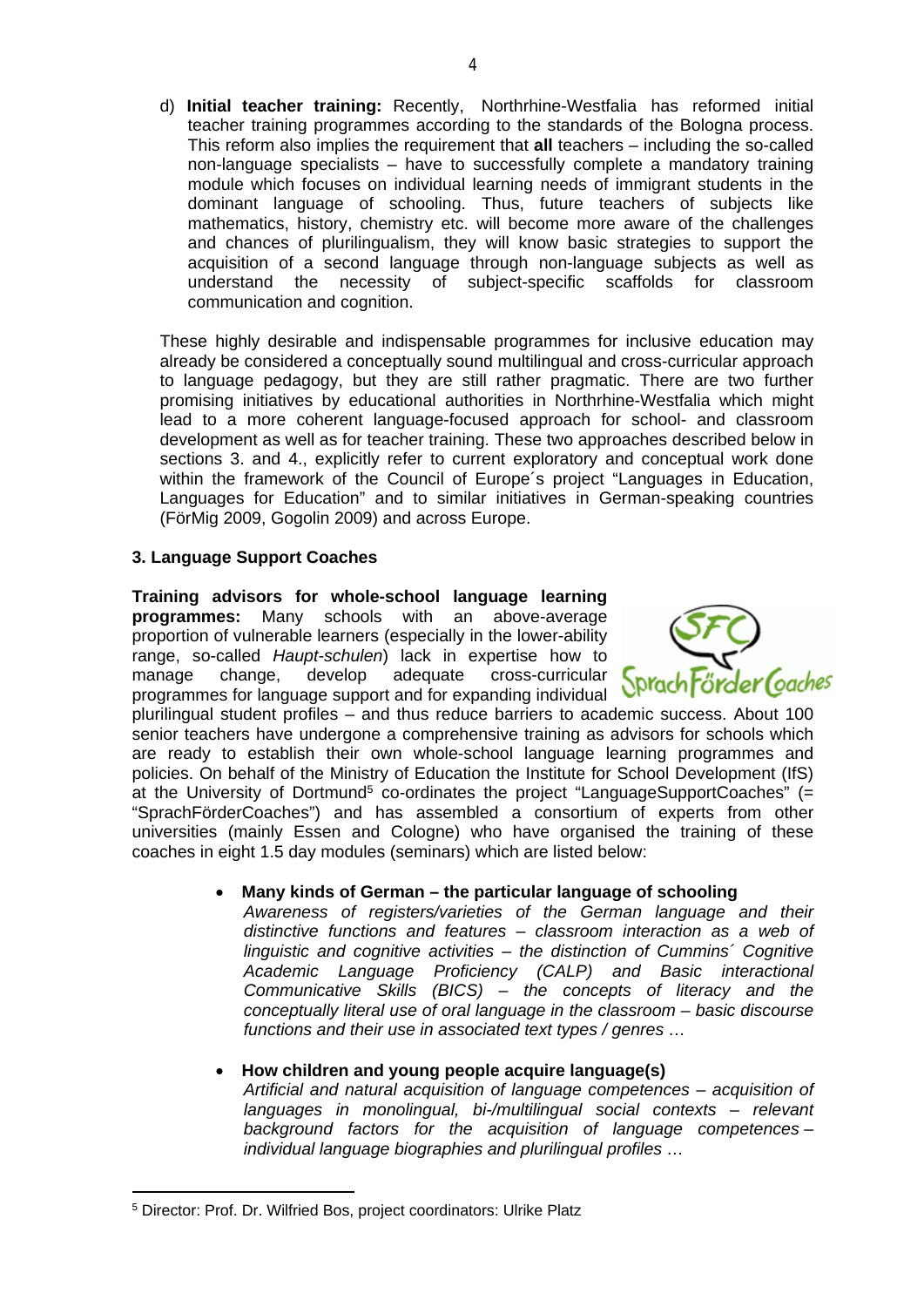- **What children and young people should be able to do with their languages – educational standards and the empirical basis for language-sensitive classroom development**
- $\bullet$

*Language-relevant results of inter-/national large-scale assessment studies (TIMSS, PISA, PIRLS, DESI) – results of national/regional central student assessment and how to interpret these results – different approaches towards educational standards (content, performance, opportunity-to-learn standards, minimum/ average/maximum standards etc.) – national framework of educational achievement standards<sup>6</sup> - development, implementation and evaluation of school-based language support programmes …*

 **Differentiated and individualised instruction: School- and classroomdevelopment strategies and models focusing on language support** *Basic principles of plurilingual education<sup>7</sup> - strategies and instruments of diagnostic testing – error analysis of oral and written usage - language development screening – effects of mixed-ability teaching, banding, streaming and setting on language development – methods and instruments for assessing language support demands – contract learning, individual language support contracts – co-ordinated L1- and L2-team teaching – tandem learning – speech clinics …*

 **German as a subject and its specific contribution to a whole-school language support programme**

*Curricular profile and objectives of "German as a subject" – functional communicative as well as structural approaches towards language awareness and knowledge about language – methodologies for supporting the acquisition of the German language as L2 – strategies and techniques of scaffolding in language education …*

 **The subject area of social studies and its specific contribution to a whole-school language support programme**

*Curricular profile and objectives of subjects such as history, geography, civics, social studies, economics – subject-specific language requirements for academic success – subject-specific contributions to language education and language support – scaffolding strategies and techniques …*

- **The subject areas of mathematics and science and their specific contribution to a whole-school language support programme** *Curricular profile and objectives of subjects such as biology, physics, chemistry, engineering, mathematics – subject-specific language requirements for academic success – subject-specific contributions to language education and language support – scaffolding strategies and techniques …*
- **The special language support needs of "late comers" (immigrant learners arriving at an advanced age)** *Methods and instruments of evaluation/assessment of competences in the German language as L2 – organisational options for language support – team-teaching - advantages of multilingual programmes – L2-specific scaffolding strategies and techniques …*

<sup>6</sup> E.g. Sekretariat der Ständigen Konferenz der Kultusminister der Länder in der Bundesrepublik Deutschland 2005

<sup>7</sup> Cf. Council of Europe 2006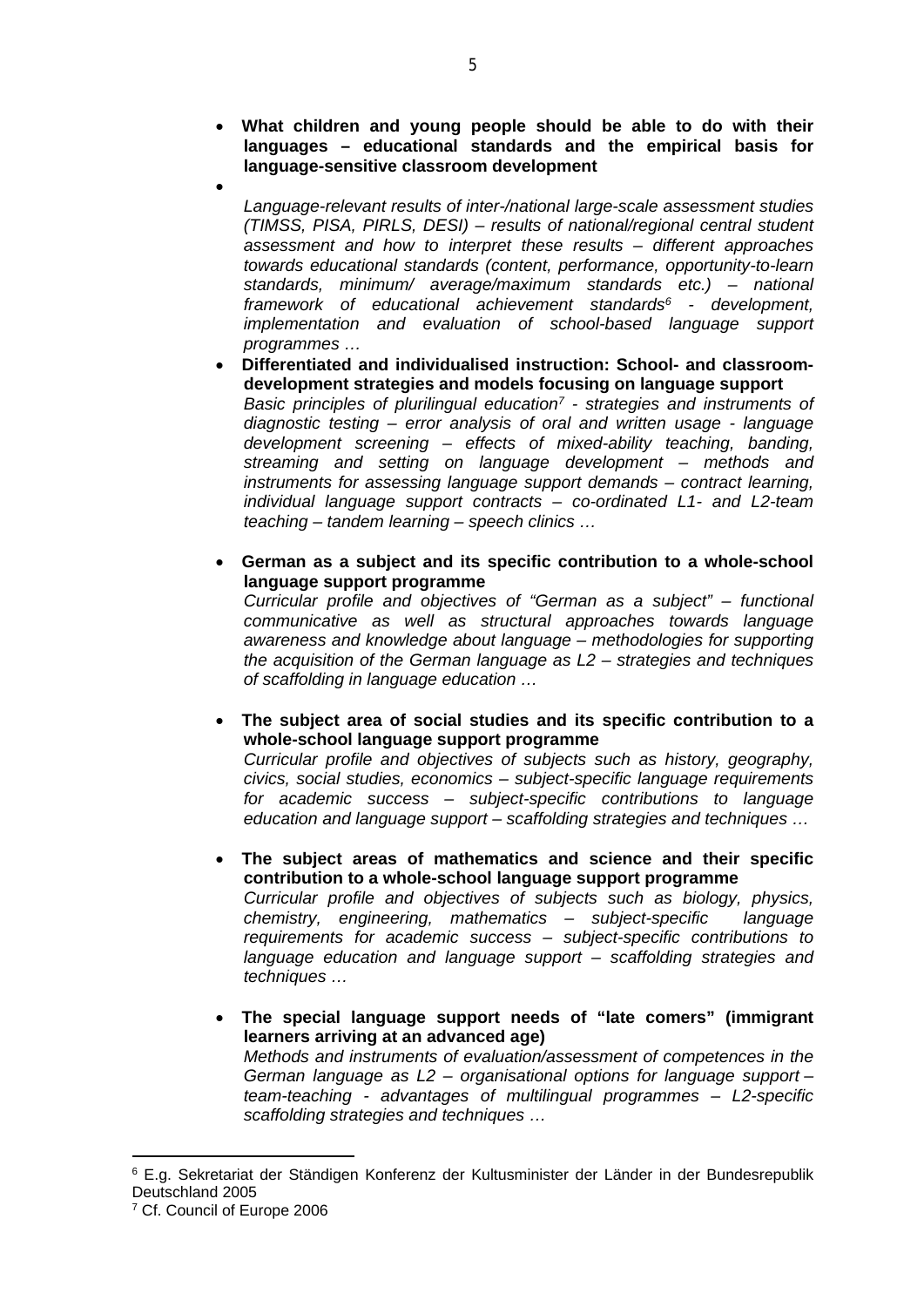By the end of 2010, all 100 LanguageSupportCoaches had gone through these eight qualification modules and are now in operation contacting individual schools and discussing their specific language support approaches with them. They give advice to schools how to implement, evaluate and improve their programmes, provide instruments and supportive materials and offer in-service teacher-training seminars.

External evaluation of the whole LanguageSupportCoaches project has shown beneficial effects. It remains to be seen whether the programmes is stepped up by the education authorities and extended to other age groups and types of schooling.

## **4. Cross-curricular toolkit for literacy education in the dominant language of schooling**

In addition to the training of LanguageSupportCoaches, the Ministry of Education of Northrhine-Westfalia has commissioned a curriculum reform for schools with a high intake of lower ability learners ("*Hauptschule" as the lowest of the three track system*). In preparatory discussions, the need for a comprehensive and coherent cross-curricular language support policy became quite evident. Helmut Vollmer and Eike Thürmann informed the Ministry´s officials who are responsible for the curriculum reform about the Council of Europe´s large international project "Language(s) in Education – Language(s) for Education" and outlined available preliminary results. The view was shared that individual schools as a whole (and not only departments for "language as a subject") are responsible for language education and language support, which means that all subjects and subject areas should make their specific contributions to a coherent language support programme.

During these preliminary discussions, the need for a coherent and transparent framework of language competences in (German as) the dominant language of schooling became quite evident. Without such a framework it would not be possible for subject specialists to specify cognitive and communicative competences and their specific contribution to a coherent cross-curricular language support programme. Thus, Vollmer and Thürmann were asked to conceptualise an inventory of language elements, skills, strategies and competences for the end of compulsory schooling at the age of 15/16 (in Germany called "Mittlerer Schulabschluss") which are relevant for the continuation of formal academic education and/or qualified vocational training. The resulting list of language elements, skills, strategies and competences as presented in the Appendix to this paper is based on an extensive empirical analysis of language requirements as specified or indicated

- in current curricular documents from five different German Lander for various school subjects in primary and lower secondary education
- in textbooks and other academic materials
- in relevant policy documents e.g. language requirements for the vocational training of school leavers ("Ausbildungsreife") agreed upon by trade unions, the federation of employers and government officials in a document called "National Alliance for Vocational Training and qualified trainees"<sup>8</sup>
- in pertinent pedagogical publications and memoranda by professional bodies.<sup>9</sup>

The repertoire of linguistic competences for formal education (see Appendix) can be considered as minimal rights or entitlements of each and every learner to successful content learning across the curriculum. It is structured into five areas, which have been

<sup>8</sup> Bundesagentur für Arbeit (2008)

<sup>9</sup> See, for example, Gesellschaft für Fachdidaktik (2009)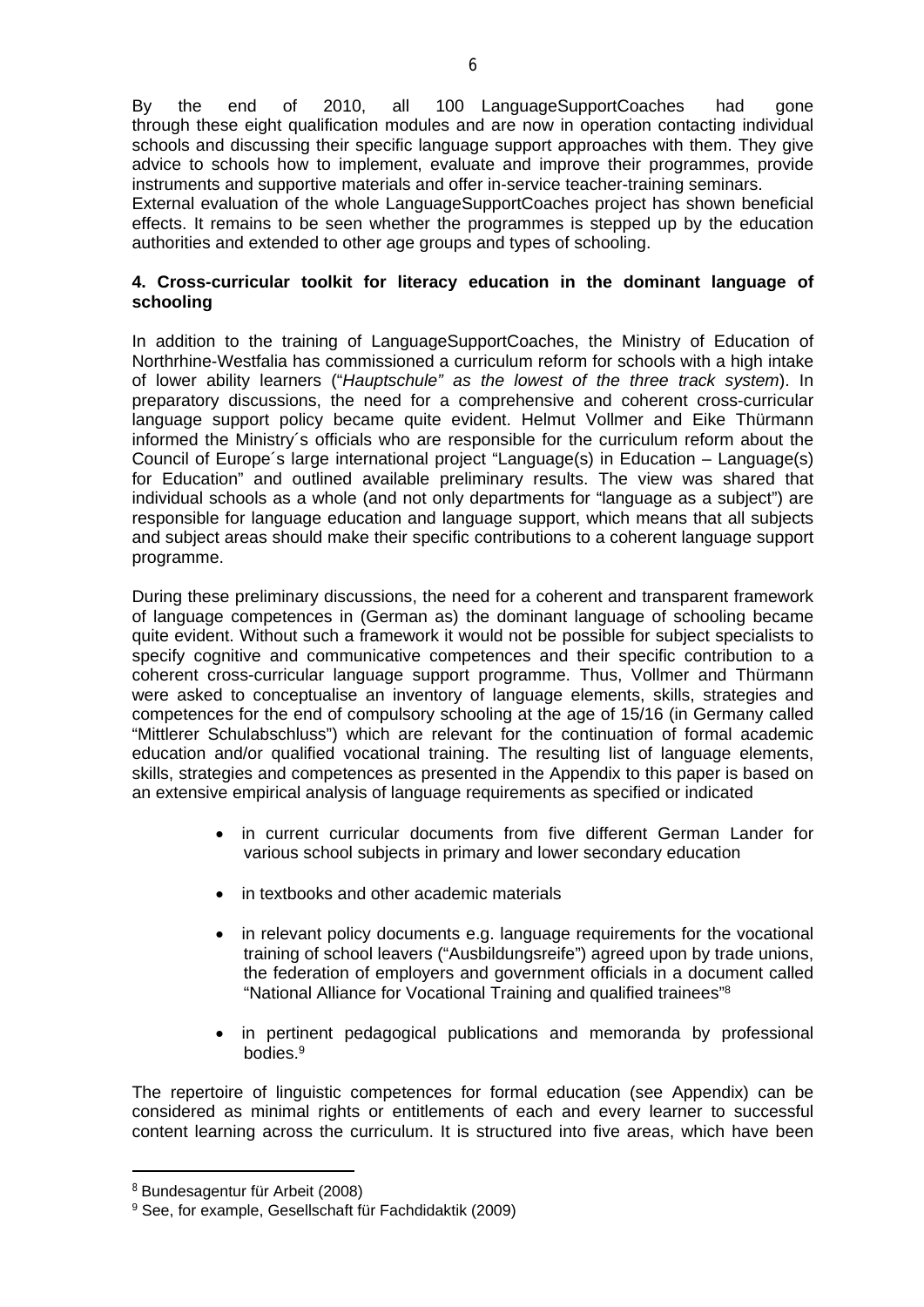justified and explained elsewhere (see Vollmer et al. 2008 and Vollmer/Thürmann 2010), in the following way:

#### 1. **General classroom interaction: negotiation of meaning and participation**

*Oral teacher-learner as well as learner-learner interaction, informal and more formal classroom language patterns – also written components (e.g. taking notes, black-/ whiteboard notes, understanding tasks and textbook presentations) …*

#### **2. Information retrieval and processing:**

*Reading-, watching-, listening comprehension activities – specifics of different text types / genres – methods and techniques for identifying, retrieving and processing relevant information from documents/materials and other media …*

#### 3. **Basic communicative-cognitive strategies and discourse functions**:

*Thinking skills structuring and fine-tuning mental concepts – six core macrofunctions and their linguistic/textual representations … (primarily related to nonlinguistic subjects)*

#### 4. **Documenting, presenting and exchanging of learning results:**

*Production of oral/written statements/texts/ presentations, also with supportive non-language material – specifics of different text types / genres - compliance with conventional basic patterns of academic writing …*

#### 5. **Availability of linguistic means and language elements for the realisation of the above-listed competencies:**

*Pronunciation, vocabulary, morpho-syntax, pragmatics – awareness of linguistic form and function - expanding available repertoires - awareness of differences in register and style …*

This breakdown into five complementary dimensions allows for flexible approaches to language support across the whole curriculum. Language experts (L1, L2, foreign languages) will make use of all five dimensions when organising targeted language support and will especially focus on the availability of the learners' individual linguistic means and strategies in a more systematic way. Non-language experts will rather choose a functional and pragmatic way whenever reaching curricular objectives and the language background of the learners make scaffolding necessary. They will leave the more systematic linguistic approaches (dimension 5) to language experts. When it comes to scaffolding they will probably have to concentrate on presenting language exponents and "chunks" to learners at risk as part of the content (the topic or thematic issues) and as options for subject-specific purposes.

Curriculum working groups on all levels (on the level of the central, regional, local administration as well as in the individual schools) can now draw on elements from this structured inventory which might serve as a framework for cross-curricular co-ordination or division of labour and possibly for considerations of systematic language transfer from one subject to another. It might also turn out to be a valuable resource document for the definition of minimum language requirements at certain age/competence levels, for defining literacy or relevant exit criteria and for organising language support programmes.

For the future, it seems to be advisable to break down this exit inventory of language competences into a scaled set of minimal standards for different age groups. However, such projects will have to be backed by empirical developmental research and careful validation.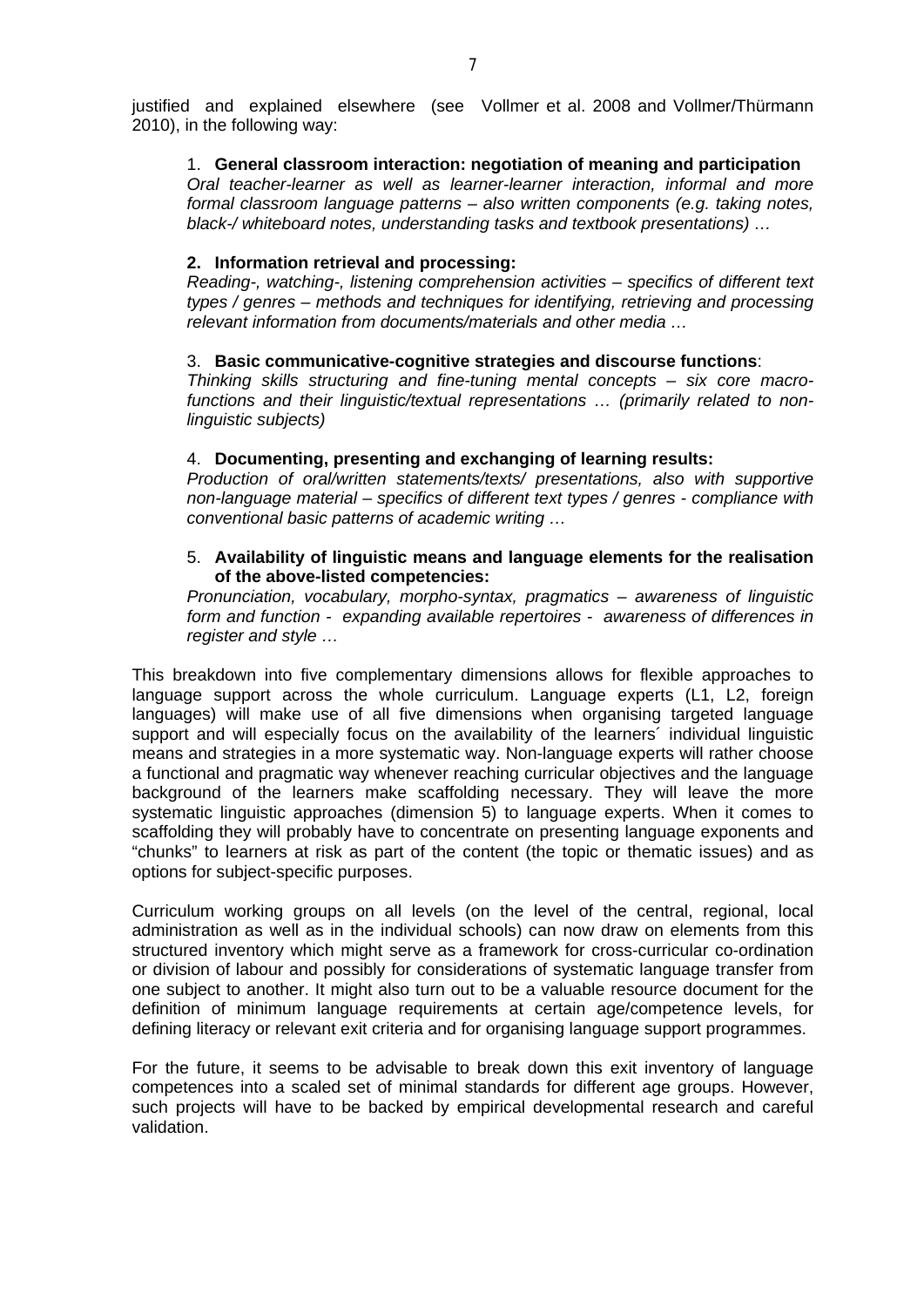#### **References**

- Bos, Wilfried et al. (2003). *Erste Ergebnisse aus IGLU. Schülerleistungen am Ende der vierten Jahrgangsstufe im internationalen Vergleich*. Münster: Waxmann.
- Bundesagentur für Arbeit (2008). *Schule und Betrieb als Partner. Ein Handlungsleitfaden zur Stärkung von Berufsorientierung und Ausbildungsreife*. <http://www.ausbildungspakt-berufsorientierung.de/>
- Council of Europe (2006). *Plurilingual Education in Europe. 50 years of international cooperation*. Strasbourg: Council of Europe.

[http://www.coe.int/t/dg4/linguistic/Source/PlurinlingalEducation\\_En.pdf](http://www.coe.int/t/dg4/linguistic/Source/PlurinlingalEducation_En.pdf)

- Council of Europe (2009). *Languages in Education, Languages for Education. A platform of resources and references for plurilingual and intercultural education*. [http://www.coe.int/t/dg4/linguistic/langeduc/le\\_platformintro\\_EN.asp?](http://www.coe.int/t/dg4/linguistic/langeduc/le_platformintro_EN.asp)
- Council of Europe (2010). *Linguistic and educational integration of children and adolescents from migrant backgrounds*. Strasbourg: Council of Europe (to be on the internet soon).
- Die Beauftragte der Bundesregierung für Migration, Flüchtlinge und Integration (2010). *8. Bericht der Beauftragten der Bundesregierung für Migration, Flüchtlinge und Integration über die Lage der Ausländerinnen und Ausländer in Deutschland*. [www.bundesregierung.de/Content/DE/\\_\\_Anlagen/2010/2010-07-07-langfassung](http://www.bundesregierung.de/Content/DE/__Anlagen/2010/2010-07-07-langfassung-lagebericht-ib,property=publicationFile.pdf)[lagebericht-ib,property=publicationFile.pdf.](http://www.bundesregierung.de/Content/DE/__Anlagen/2010/2010-07-07-langfassung-lagebericht-ib,property=publicationFile.pdf)
- FörMig (2009). Portraits of model schools with " continuous language education" (durchgängige Sprachbildung). [\(http://www.blk-foermig.uni](http://www.blk-foermig.uni-hamburg.de/web/de/all/modell/index.html)[hamburg.de/web/de/all/modell/index.html](http://www.blk-foermig.uni-hamburg.de/web/de/all/modell/index.html))
- Gesellschaft für Fachdidaktik (2009). *Mindesstandards am Ende der Pflichtschulzeit. Erwartungen des Einzelnen und der Gesellschaft – Anforderungen an die Schule*. Berlin: GFD.

(http://gfd.physik.rub.de/)

- Gogolin, Ingrid (2009). "Bildungssprache" The Importance of Teaching Language in Every School Subject. In: Tajmel, Tanja & Starl, Klaus (eds.), *Science Education Unlimited. Approaches to Equal Opportunities in Learning Science*. Münster: Waxmann, 91-102.
- Nusche, Deborah (2009). What Works in Migrant Education? A Review of Evidence and Policy Options. (OECD Education Working Paper No. 22). Paris (OECD). [\(http://www.oecd.org/officialdocuments/displaydocumentpdf/](http://www.oecd.org/officialdocuments/displaydocumentpdf/)).
- Stanat, Petra, Gayle Christensen (2006). *Where immigrant students succeed - A comparative review of performance and engagement in PISA 2003*. Paris: OECD.
- Sekretariat der Ständigen Konferenz der Kultusminister der Länder in der Bundesrepublik Deutschland (2005). *Bildungsstandards im Fach Deutsch für den Primarbereich (Jahrgangsstufe 4).* Beschluss der Kultusministerkonferenz vom 15.10.2004. München: Kluwer.
- Technische Universität Dortmund (2007). Delfin4. Diagnostik, Elternarbeit und Förderung der Sprachkompetenz Vierjähriger in NRW. [http://www.delfin4.fb12.uni](http://www.delfin4.fb12.uni-dortmund.de/)[dortmund.de/](http://www.delfin4.fb12.uni-dortmund.de/)
- Thürmann, Eike, Vollmer, Helmut & Pieper, Irene (2010). *Language(s) of Schooling: Focussing on Vulnerable Learners*. Strasbourg: Council of Europe. (to be on the internet soon).
- Vollmer, Helmut J., Thürmann, Eike, Arnold, Christof, Hammann, Marcus & Ohm, Udo (2008). *Elements of a Framework for Describing the Language of Schooling in Subject-Specific Contexts: A German Perspective*. Strasbourg: Council of Europe (Draft version, to be revised in 2012).
- Vollmer, Helmut J. & Thürmann, Eike (2010). Zur Sprachlichkeit des Fachlernens: Modellierung eines Referenzrahmens für Deutsch als Zweitsprache. In: Ahrenholz, Bernt (ed.), *Fachunterricht und Deutsch als Zweitsprache*. Tübingen: Narr, 107- 132.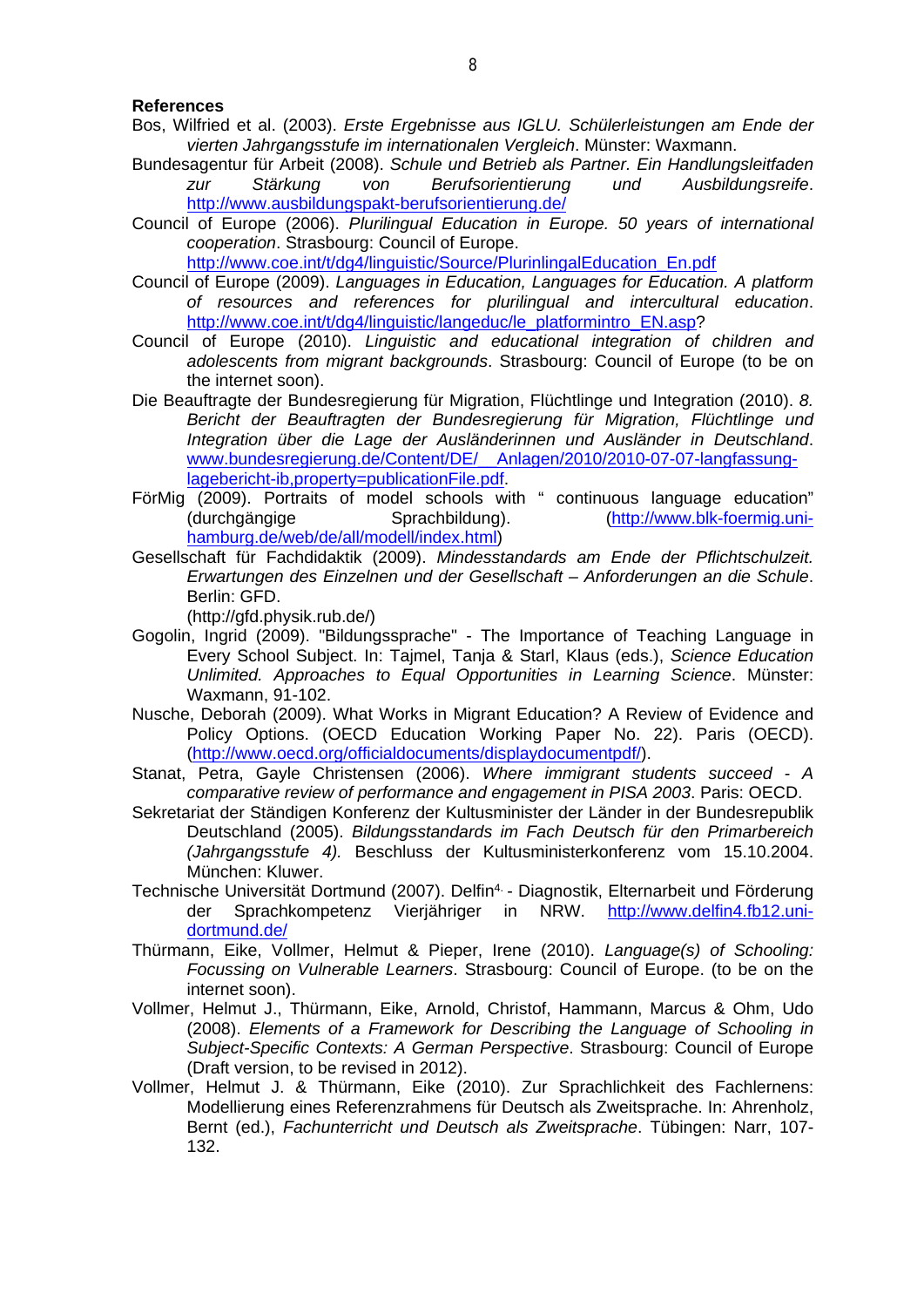# **Language skills to be acquired by the end of year 9/10<sup>10</sup>**

## **1. General classroom interaction: negotiation of meaning and participation**

Students can clarify conditions for handling and completion of tasks, organise their work procedures effectively and arrive at results.

This entails mastering the following language skills in particular:

- *listening carefully*
- *answering properly*
- *putting relevant questions and asking for clarification where necessary*
- *reacting appropriately to statements by other peers or teacher*
- *looking carefully at instructions for work and tasks to be carried out in order to be certain what is expected and under what conditions*
- *organising one's own written notes to ensure that they are clear and reflect the current state of one's own work*
- *presenting the results of one's work in a structured, clear form*
- *agreeing with others about aspects of team or group work related to the subject and accepting one's function within the group (e.g. chairing discussions, acting as rapporteur)*
- *making proposals concerning work procedures in a linguistically appropriate form, while expounding one's own needs and interests…*

## **2. Information retrieval and processing**

On the basis of their own interests and/or tasks to be carried out, pupils can do targeted research for information or, where appropriate, extract relevant information from documents and other media.

This entails mastering the following communicative, and sometimes linguistic, skills in particular:

- *acquiring the necessary information through targeted investigation*
- *conducting simple searches*
- *using a diverse range of information sources*
- *preparing, carrying out and making use of surveys or interviews*
- *finding one's way around a library and tracing literature or, where appropriate, media dealing with a theme relevant to the subject*
- *recognising the structure and the function of standard printed documents and finding out about developments in current affairs*
- *extracting information from news, reports and articles available in the media about topics of relevance to the subject*

<sup>&</sup>lt;sup>10</sup> In Germany school starts at the age of 6 with year 1. Primary school lasts four years (years 1 to 4) and secondary education starts in year five. Year 10 is the first year of upper secondary education. It usually signals the end of general secondary education for pupils attending Hauptschule or Realschule.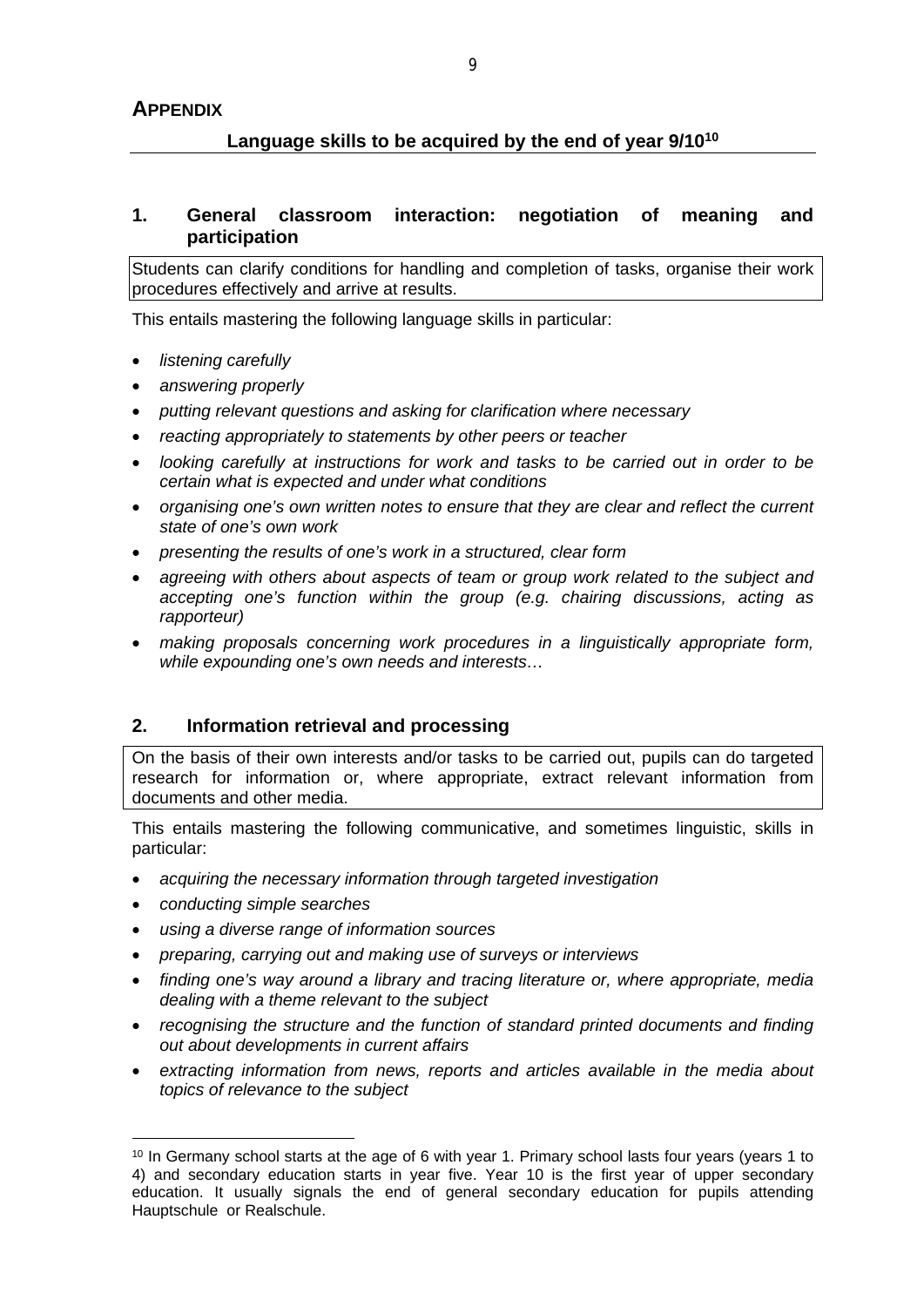- *conducting research on the Internet, using search engines efficiently and making analytical comparisons of the information provided*
- *identifying the main points in spoken or written texts*
- *understanding the general outline and reasoning of complex texts*
- *distinguishing relevant information from non-relevant information*
- *establishing appropriate links between texts*
- *identifying statements in a text revealing the author's intentions, arguments and outlook*
- *taking account of the context of the publication when using information (e.g. time of publication, target audience and form of publication)*
- *understanding important information provided through simply laid-out diagrams, tables, drawings and charts*
- *extracting specific information required for a task or one's own fields of interest from maps, diagrams, tables, drawings and charts, while taking account of any accompanying information (such as legends or source references)…*

# **3. Basic cognitive-communicative strategies and discourse functions**

Pupils can use appropriate linguistic strategies and tools to process information, experience, comments and ideas applying basic discourse functions.

This entails mastering the following cognitive and linguistic skills in particular:

#### **Naming, defining**

- *appropriately labelling living things, objects, processes, events, topics and viewpoints*
- *assessing and specifying their specific characteristics*
- **Describing, portraying**
- *making relatively concise and consistent oral contributions without excessive use of body language or gestures so that listeners can understand without having to ask for clarification*
- *describing living things, objects, processes, events, topics or viewpoints related to the specific subject area through features related to their appearance or function, whether directly observable or emerging as the result of experiments*
- *when describing living things, objects, processes or events related to the specific subject area, referring to "facts" which are obvious or at least understandable to others*
- *comparing living things, objects, processes, events, topics or viewpoints related to the specific subject area on the basis of single, predefined characteristics (such as appearance, nature or function)…*

## **Reporting, narrating**

- *giving an account of past events or experiences*
- *making the distinction between narration, which offers a subjective viewpoint, and reporting, which attempts to give an objective account*
- *differentiating between the basic types of text that may be used for reporting (such as minutes or transcripts, test descriptions, reports on work experience, press articles, media reports and accident reports) and taking account of their features in one's own writing*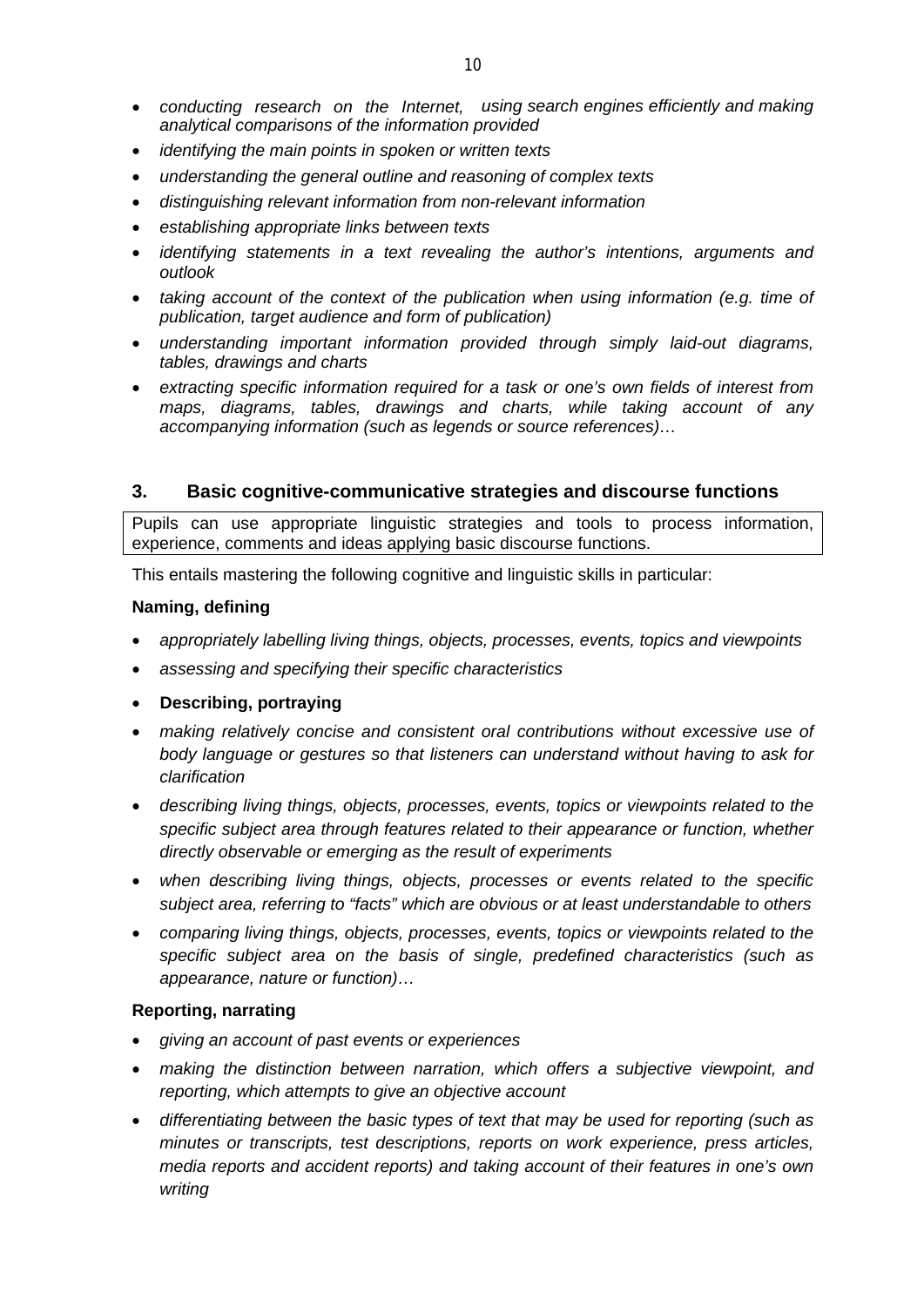- *matching the information provided and the order in which it is presented to the specific purpose of the report*
- *recognising the respective roles of narrating and reporting in an argument…*

## **Explaining, clarifying**

- *identifying the causes or reasons behind moderately complex subject-related processes or events and explaining them with reference to a small number of influencing factors*
- *establishing relations of cause and effect based on a limited number of factors, taking account of both direct and indirect causes and linking them to past or future events with a view to identifying general patterns*
- *expressing ideas and forming theories about relations of cause and effect…*

# **Assessing, judging**

- *clearly and convincingly backing up one's own opinions and viewpoint*
- *assessing and judging facts, events and conduct on the basis of one's own knowledge of the subject, ethical principles and personal experience*
- *drawing conclusions on the basis of personal observation concerning the appropriateness of conduct adopted and the validity of supposed relations of cause and effect*
- *weighing up the appropriateness of forms of conduct and positions while taking account of various perspectives (interest, needs, conditions)*
- *expressing criticism, giving reasons for it and taking a critically-minded approach to one's own position…*

# **Arguing, taking (up) a stance**

- *making the distinction between "asserting" and "arguing", and "talking s.o. round" and "convincing"*
- *when assessing arguments, making the distinction between statements and assumptions supported by fact on the one hand and suppositions on the other and taking account of this distinction when making one's own arguments*
- *clarifying the advantages and drawbacks of differing facts and ways of behaving, weighing up and discussing the pros and cons to arrive at a personal viewpoint*
- *following the course of an argument in a discussion or a text, examining its accuracy and, where necessary, rejecting it on the basis of one's own knowledge and/or experience*
- *undermining others' arguments by advancing counter-arguments*
- *looking into one's opposite number's arguments and recognising remaining differences…*

# **4. Documenting, presenting and exchanging of learning results**

Pupils can describe or present their own ideas and the findings of their own work in an appropriate form and communicate on the subject using the basic language functions listed below.

This entails mastering the following cognitive, and sometimes linguistic, skills in particular:

 *reporting on or summarising orally or in writing what has been read, heard or seen according to instructions*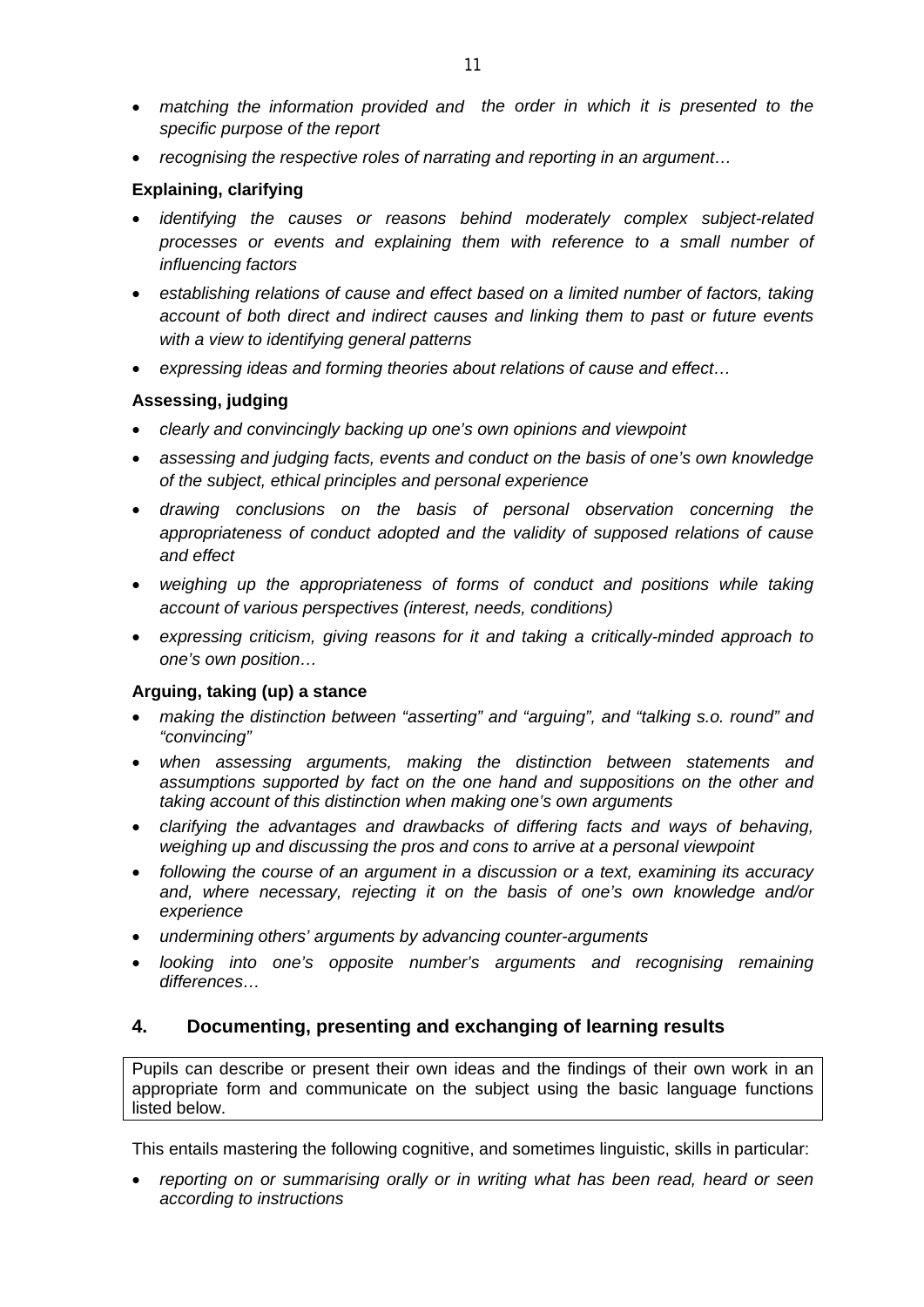- $\bullet$
- *presenting complex facts and actions using audio-visual material (such as diagrams, sketches, pictures and maps)*
- *reporting on the results of group work or a project using visual aids suited to the audience (such as posters and mural newspapers)*
- *reporting on processes or arguments in their chronological or logical order using key word charts*
- *using these as the basis for coherently structured oral or written presentations*
- *presenting the results of one's work in a brief, coherently structured form making use of visual material and taking account of the audience's interest and prior knowledge*
- *making intentional use of stylistic devices when reading aloud or making a presentation (mastering intonation, volume, speaking rhythms, pauses, mime and gestures)*
- *reviewing written work alone or in a group, paying particular attention to certain aspects such as formal accuracy, compliance with the underlying concepts of the subject, planning, exhaustiveness and consistency in the order of the information or arguments presented, and using checklists where appropriate …*

## **5. Availability of linguistic means and language elements for the realisation of the above-listed competences**

## **At a general level**

In everyday situations pupils can use linguistic tools in a broadly appropriate and correct manner.

This entails, in particular, having the following abilities that help to apply linguistic means and appropriate strategies in keeping with the situation:

- *expressing oneself clearly in standard German*
- *drafting simple texts clearly and as far as possible without any mistakes*
- *dealing with everyday situations with appropriate vocabulary*
- *finding out the meaning of previously unknown words and hence extending one's own vocabulary*
- *producing legible handwritten texts*
- *observing basic rules on sentence construction and sentence and word order (for instance in connection with differing sentence types)*
- *applying basic spelling and punctuation rules*
- *making the distinction between every-day and colloquial language and the language to be used in academic contexts and between oral and written usage*
- *observing usage conventions (such as choice of words, polite phrases and appropriate forms of writing) when representing one's own interests in dealings with institutions, officials or formal committees…*

## *At the level of individual words, collocations and idiomatic expressions*

In highly formal communication contexts dealing with specific subjects and content, pupils can use linguistic tools and strategies that enable them to be properly and precisely understood.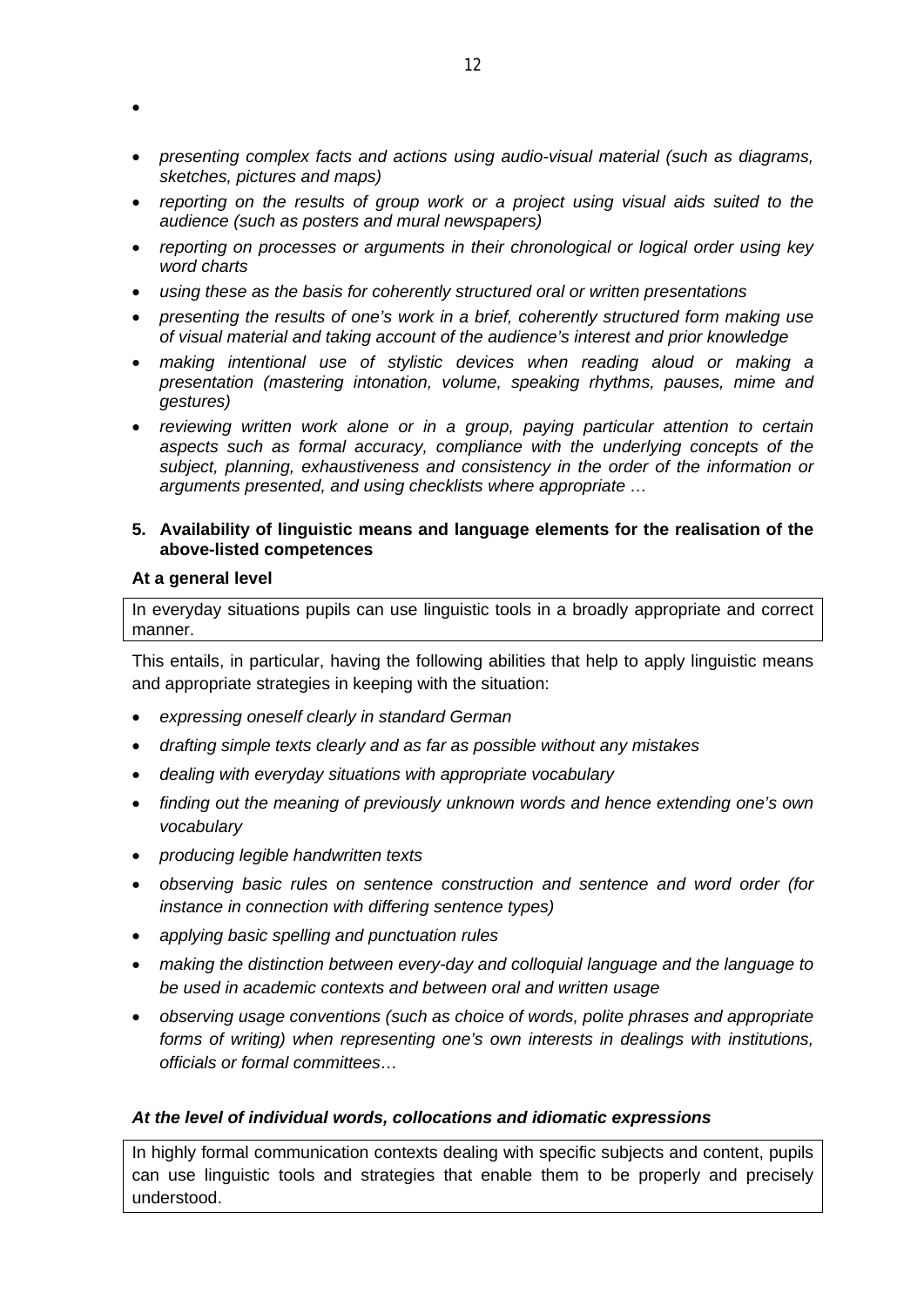This entails, in particular, having the following abilities helping them to choose linguistic means and appropriate strategies in keeping with the situation, at various levels:

- *using the basic concepts for specialised and subject-related communication and explaining their meaning using everyday language*
- *understanding the meaning and function of nominalisation and the substantivisation of infinitives which are typical of the language used in this subject area (in German)<sup>11</sup>*
- *using one's knowledge about the structure of composite nouns and adjectives to decipher the meaning of words (e.g. brenn-bar [burn-able=inflammable], sauerstoffreich [rich in oxygen], säure-fest [acid-resistant]*
- *breaking down words to identify their component parts (e.g. roots and modifiers and common suffixes and prefixes) and using this method to understand texts (e.g. Zylinder-kopf-dichtung [cylinder head gasket] and abstract words ending in –heit, -keit and –ung)*
- *identifying the meaning of parts of words of Greek or Latin origin that are frequently used in academic subject teaching (e.g. "hydrographic", in which "hydro" = water and "graph" = writing, and prefixes such as auto-, hyper-, inter-, intra-, meta-, max-, min-, multi-, sub-)*
- *understanding common abbreviations in a particular subject area along with words composed using figures, letters and special signs (e.g. DGL = Differentialgleichung [just as DE = differential equation], T-Träger [T-girder = a T-shaped metal girder], and 60-Watt-Lampe [60-watt bulb]*
- *portraying and setting out semantic relationships in the form of semantic fields and thus extending one's vocabulary in the subject area*
- *recognising the importance of function words for the accuracy, clarity and logical cohesion of communication in the subject area and extending the available repertory of words (focusing in particular on prepositions and the grammatical cases they take, as well as conjunctions, pronouns and modal verbs)*
- *recognising common usage patterns, idiomatic expressions and functional verb structures in the subject area and using these in one's own writing*
- *indicating the degree of certainty of statements (using modalising words or expressions such as "perhaps", "(very) probably", "possibly", and "I believe/ suspect/ presume/ consider that")*
- *drawing readers' or listeners' attention to the place and the role of following statements in relation to what they are intended to communicate using formulas to introduce what follows (such as "I will now attempt to demonstrate that …", "this may be illustrated by an example taken from …" or "this is meant to imply that …")…*

# **At sentence level**

- *breaking complex sentences down into several parts when deciphering texts to understand their content in every detail*
- *indicating exactly when or for how long a process lasts (using appropriate prepositions such as "from", "between", "within", "since" and "during", yielding expressions such as*

<sup>&</sup>lt;sup>11</sup> In English, it is better style to use verbs when possible, even in formal or academic contexts (English translator's note)